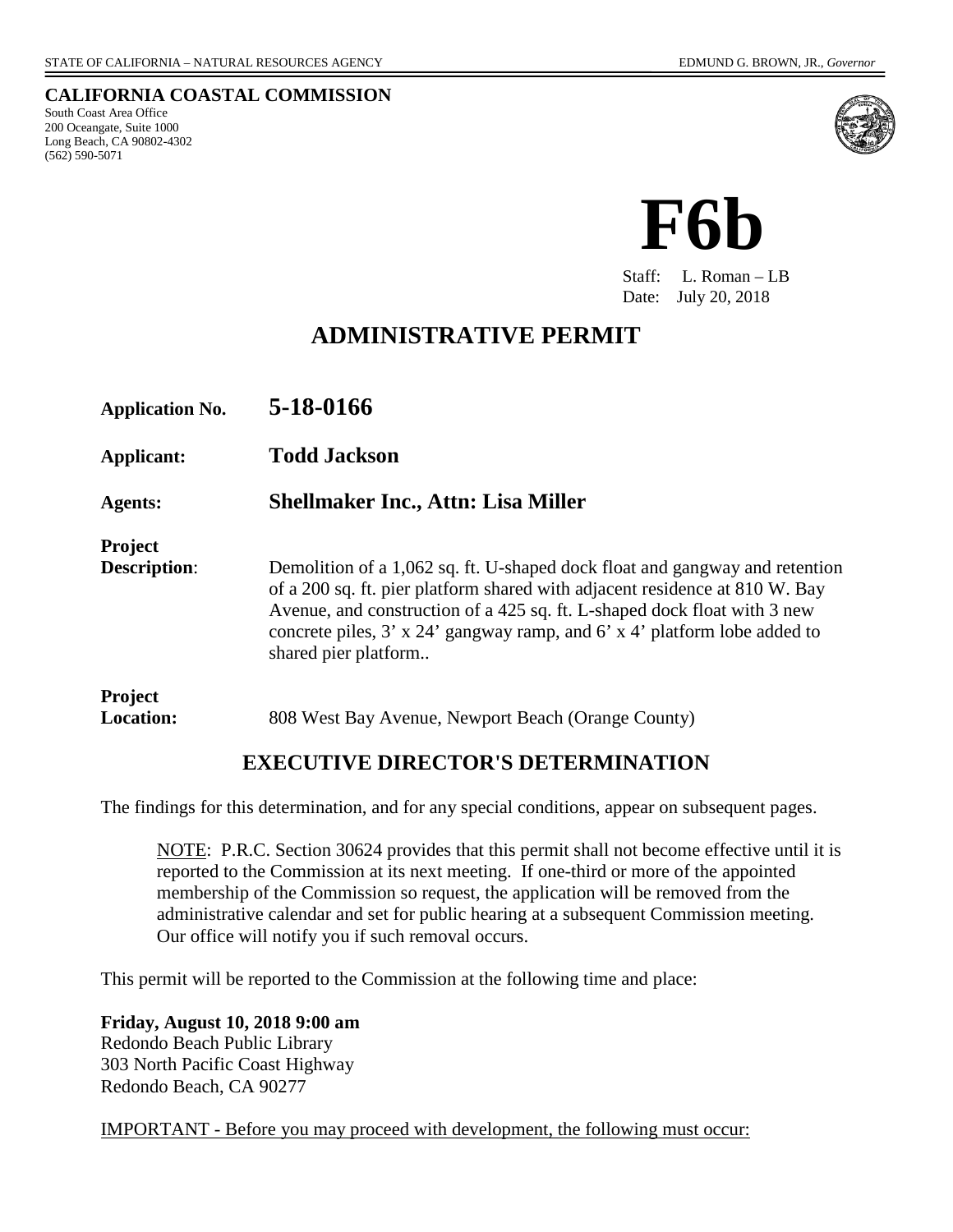5-18-0166(Jackson) Administrative Permit

Pursuant to 14 Cal. Admin. Code Sections 13150(b) and 13158, you must sign the enclosed duplicate copy acknowledging the permit's receipt and accepting its contents, including all conditions, and return it to our office. Following the Commission's meeting, and once we have received the signed acknowledgement and evidence of compliance with all special conditions, we will send you a Notice of Administrative Permit Effectiveness.

#### **BEFORE YOU CAN OBTAIN ANY LOCAL PERMITS AND PROCEED WITH DEVELOPMENT, YOU MUST HAVE RECEIVED BOTH YOUR ADMINISTRATIVE PERMIT AND THE NOTICE OF PERMIT EFFECTIVENESS FROM THIS OFFICE.**

 JOHN AINSWORTH Executive Director

 By: Liliana Roman Title: Coastal Program Analyst

## **STANDARD CONDITIONS**

This permit is granted subject to the following standard conditions:

- 1. **Notice of Receipt and Acknowledgment.** The permit is not valid and development shall not commence until a copy of the permit, signed by the permittee or authorized agent, acknowledging receipt of the permit and acceptance of the terms and conditions, is returned to the Commission office.
- 2. **Expiration.** If development has not commenced, the permit will expire two years from the date the Commission voted on the application. Development shall be pursued in a diligent manner and completed in a reasonable period of time. Application for extension of the permit must be made prior to the expiration date.
- 3. **Interpretation.** Any questions of intent or interpretation of any term or condition will be resolved by the Executive Director or the Commission.
- 4. **Assignment.** The permit may be assigned to any qualified person, provided assignee files with the Commission an affidavit accepting all terms and conditions of the permit.
- 5. **Terms and Conditions Run with the Land.** These terms and conditions shall be perpetual, and it is the intention of the Commission and the permittee to bind all future owners and possessors of the subject property to the terms and conditions.

**SPECIAL CONDITIONS:** See pages six through ten.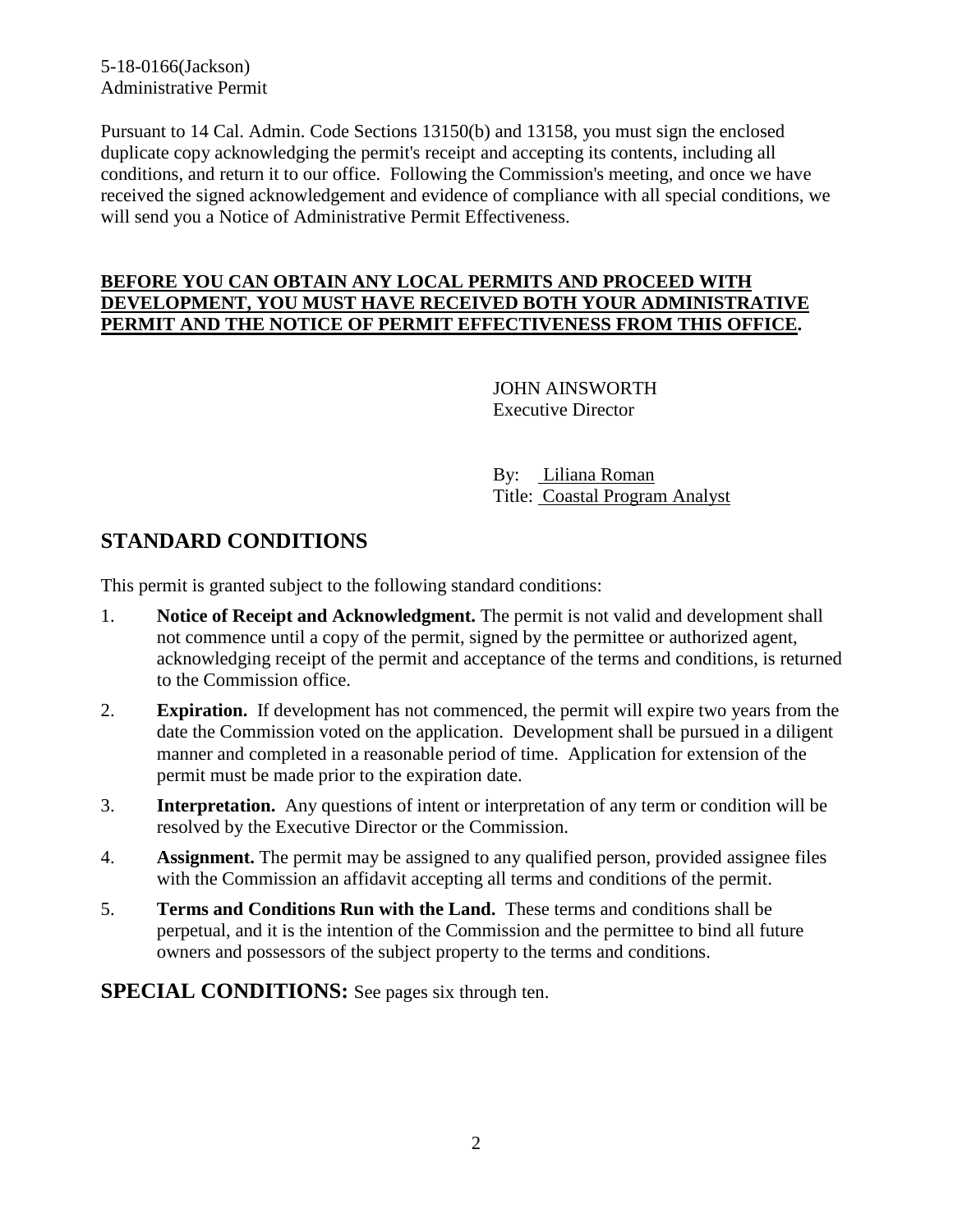### **EXECUTIVE DIRECTOR'S DETERMINATION (continued):**

The Executive Director hereby determines that the proposed development is a category of development, which, pursuant to PRC Section 30624, qualifies for approval by the Executive Director through the issuance of an Administrative Permit. Subject to Standard and Special Conditions as attached, said development is in conformity with the provisions of Chapter 3 of the Coastal Act of 1976 and will not have any significant impacts on the environment within the meaning of the California Environmental Quality Act. If located between the nearest public road and the sea, this development is in conformity with the public access and public recreation policies of Chapter 3.

## **FINDINGS FOR EXECUTIVE DIRECTOR'S DETERMINATION**

### **A. PROJECT DESCRIPTION**

The subject site at 808 W. Bay Avenue is developed with a single-family residence and a private residential shared dock built between the prolongation of the property line between 808 and 810 W. Bay Avenue in the City of Newport Beach (**Exhibit #1**). Single-family residences and associated private boat dock systems characterize the surrounding Lower Newport Harbor area.

The proposed project involves the demolition of the shared 1,062 sq. ft. U-shaped dock float and gangway and 5 concrete pier piles and replacement with a new individual 425 sq. ft. L-shaped dock float supported by three new 16-in. sq. concrete piles and a standard  $3' \times 24'$  gangway ramp associated with the residence at 808 W. Bay Avenue (**Exhibit #2)**. Only the shared U shaped float and gangway is proposed for demolition; demolition of the existing 200 sq. ft. pier platform is not proposed. Instead the platform is proposed to be retained and will continue to be shared between both properties a new 6 ft. 4 ft. platform lobe (24 sq. ft.) is proposed to be attached to the retained pier platform for access to the new gangway and L-shaped dock float (**Exhibit #3**). The imaginary prolongation of the property line over the water divides the structure in half with 100 sq. ft. on each side resulting in a 124 sq. ft. pier platform. Thus the total overall water coverage for the new dock system is approximately 620 sq. ft. As designed, the existing and proposed boat dock system does not extend beyond the Pierhead Line<sup>[1](#page-2-0)</sup> or extend past the Project Line<sup>[2](#page-2-1)</sup> consistent with the City of Newport Beach Harbor Permit Policy.

The coastal development permit application for the neighbor's proposed dock at 810 W. Bay Avenue is Coastal Development Permit 5-18-165 (Marshall). The demolition of the existing shared dock at the subject site is also included in CDP application 5-18-0165 (Marshall) and includes a similar proposal for construction of an L-shaped dock float and another 6 ft. x 4 ft. platform lobe added to the existing 200 sq. ft. shared pier platform for the private dock associated with the residence at 808 W. Bay Avenue. Both applicants propose to maintain and continue to share the 248 sq. ft. pier platform but use the proposed separate dock floats and gangways. The proposed enlarged 248 square pier platform would be non-conforming due to size if it was associated with

<span id="page-2-0"></span> $\overline{a}$  $<sup>1</sup>$  As defined by the City of Newport Beach Municipal Code, Title 17 - Harbor Code, the Pierhead Line refers to the</sup> harbor water area perimeter lines that define the limit of pier and floating dock structures and defines the limit of construction except as otherwise approved by the City Council.

<span id="page-2-1"></span><sup>&</sup>lt;sup>2</sup> As defined by the City of Newport Beach Municipal Code, Title 17 - Harbor Code, the Project Line refers to the harbor water area channel lines of the improvements constructed by the Federal Government in 1935-1936.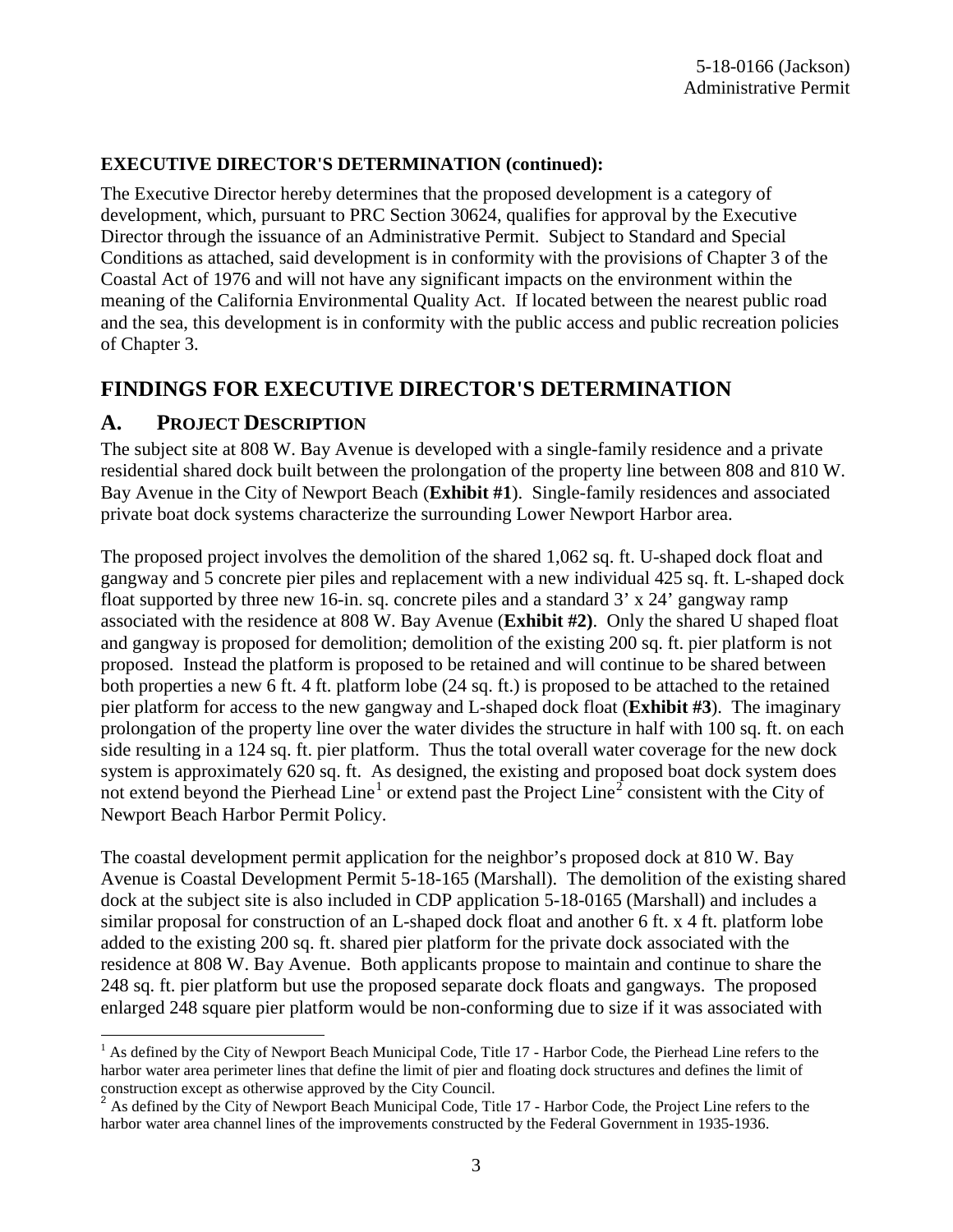#### 5-18-0166(Jackson) Administrative Permit

only one residential lot. The City of Newport Beach Waterfront Project Guidelines and Standards limit the maximum size of pier platforms to 170 sq. ft. However, since the pier platform serves two residential lots, and is built across the prolongation of the property line between 808 and 810 W. Bay Avenue, it is considered two attached platforms, and therefore is within the size limit of the maximum allowable for individual pier platforms. Overall, both projects would result in the demolition of a 1,062 sq. ft. U-shaped dock float system and construction of two individual 620 sq. ft. L-shaped dock float systems resulting in a minor increase of overall water coverage (620 sq. ft. and 620 sq. ft. is a combined 1,240 sq. ft.).

The City of Newport Beach has a certified Local Coastal Program. However, due to the project location over public tidelands/submerged lands, the project is within an area of the Commission's retained permit jurisdiction. Nonetheless, the City's certified Local Coastal Program may be used as guidance. The certified Coastal Zoning Map zoning designation at the project site is TS – Submerged Lands and Tidelands. The proposed development is consistent with the City's certified LCP, specifically with Implementation Plan Section 21.48.085 – Public Trust Lands which limits uses in the TS Coastal Zoning District to those uses that are subject to the Common Law Public Trust, such uses are limited to navigation, fishing, commerce, public access, water-oriented recreation, open space and environmental protection. The City of Newport Beach Harbor Resources Division reviewed the proposed dock replacement plans and issued a Harbor Permit/Approval-in-Concept dated 1/16/18.

The proposed replacement dock will be used for boating related purposes to serve a single-family residential development. The proposed dock is being constructed on public tidelands and/or within an area subject to public trust doctrine. The proposed development would continue to preclude the general public from utilizing the public water area underneath the dock for recreation or navigational purposes. The proposed replacement of a private dock float on an existing developed residential lot on a bulkhead lot will not have any new adverse impact on public access to the coast or to nearby recreational facilities. There is no direct public pedestrian access to public tidelands through the private residential lot at the subject site. There is no sandy beach area in front of the subject site, therefore, in this case, the placement of a dock system beyond the bulkhead would not create an impediment to public access as there is no opportunity for the public to walk upon the land in front of the bulkhead at this site. The nearest available public access to the waters of Newport Harbor is located approximately 450 feet north of the project site at a pocket beach on W. Bay Ave between  $9<sup>th</sup>$  and  $10<sup>th</sup>$  Streets. From this access point, members of the public may have access to the beach/public tidelands surrounding Newport Harbor and recreation, sunbathe, or launch a kayak.

Additionally, in this case, there is an existing significant pattern of development of private residential docks beyond the bulkhead (**Exhibit #1**). Thus, the proposed dock replacement at this site and in this location would not establish a new pattern of development (nor create a new adverse public access condition, as previously mentioned). Finally, the Commission imposes **Special Condition No. 4** stating that the approval of a coastal development permit for the project does not waive any public rights or interest that exist or may exist on the property or on adjacent public waters.

The site was surveyed by Mark Sites, Diving Service for both eelgrass and *Caulerpa taxifolia,* an invasive plant. No *Caulerpa taxifolia* was discovered in the project area or vicinity. Patches of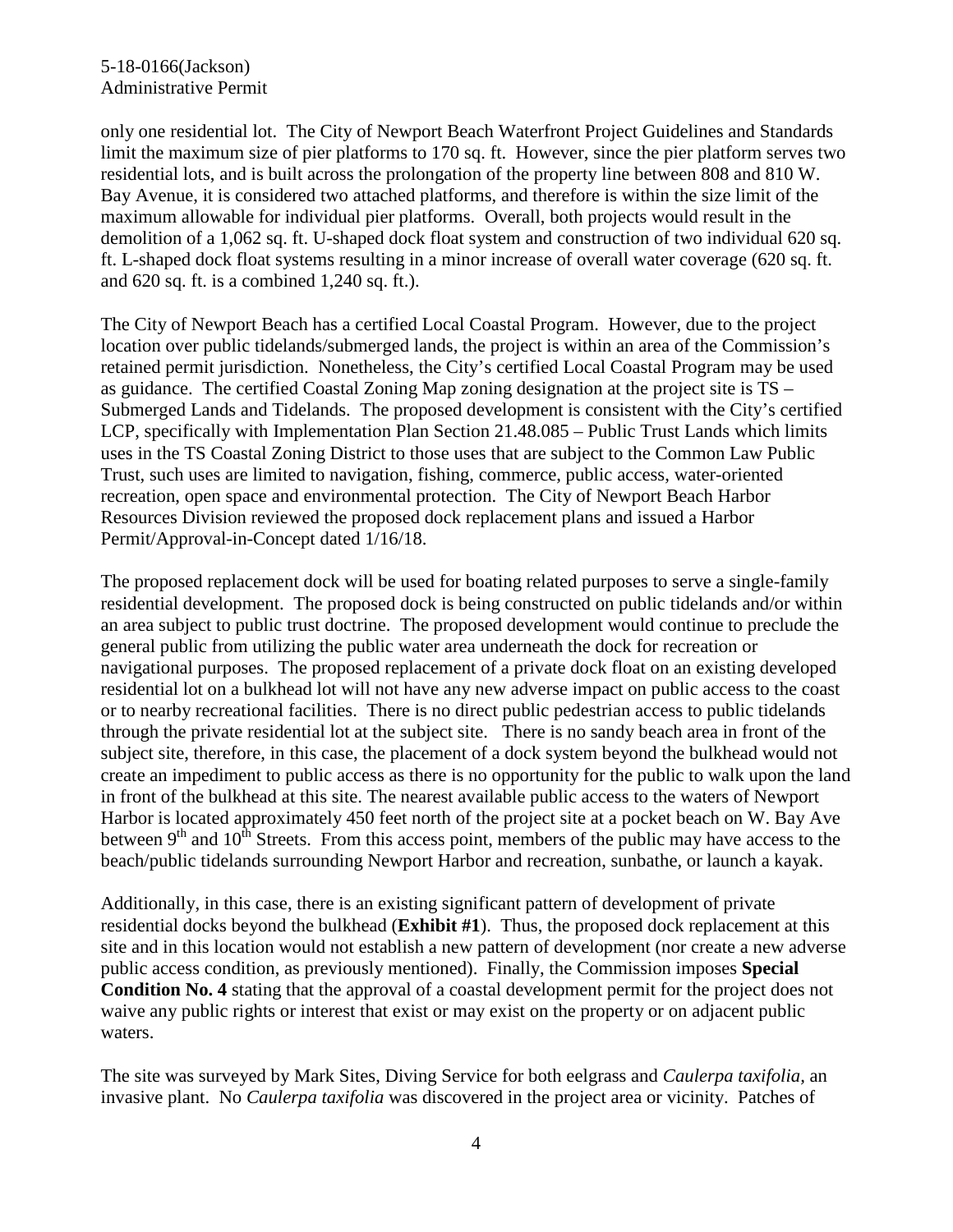eelgrass were mapped in the project area (**Exhibit #4**). According to the information provided by the applicant, the proposed configuration of the new replacement dock float, gangway and addition of a 6'x4' pier platform would not result in direct or indirect impact to the recently mapped eelgrass in the project vicinity. However, the eelgrass and *Caulerpa taxifolia* surveys took place on October 31, 2017 at the very end of the active growth phase of eelgrass (typically March through October). An eelgrass survey is valid for a 60 day period and a *Caulerpa taxifolia* survey is valid for a 90-day period with the exception of surveys completed in August-October. A survey completed in August - October shall be valid until the resumption of active growth (i.e., March 1). As the item is scheduled to be heard by the Coastal Commission at its August 2018 meeting, the surveys submitted with the CDP application will no longer be valid. Therefore, a subsequent eelgrass and *Caulerpa taxifolia* survey will be required prior to commencement of construction in the water should the coastal development permit application be approved. Therefore, the Commission imposes **Special Conditions No. 2** and **No. 3**, which identifies the procedures necessary to be completed prior to commencement of construction. If any eelgrass or *Caulerpa taxifolia* is found growing at the project site or vicinity, **Special Conditions No. 3** also identifies the procedures necessary to be completed prior to commencement of demolition/construction.

The storage or placement of construction material, debris, or waste in a location where it could be discharged into coastal waters would result in an adverse effect on the marine environment. The proposed project includes measures to help ensure protection of coastal waters and marine resources during construction. Measures proposed include: floating debris shall be removed from the water and disposed of properly, all construction activities shall occur within the designated project footprint, and silt curtains shall be used during pile replacement. The Regional Water Quality Control Board (RWQCB) has determined that the proposed project will not adversely impact water quality if standard construction methods and materials are used. The applicant has applied for a permit from the U.S. Army Corps of Engineers and the permit is pending coastal development permit approval. To ensure that all impacts (pre- and post- construction) to water quality are minimized, however, and to reduce the potential for construction related impacts on water quality, **Special Condition No. 1** is imposed, which requires, but is not limited to, appropriate storage and handling of construction equipment and materials to minimize the potential of pollutants to enter coastal waters; and the continued use and maintenance of post construction BMPs.

## **B. PUBLIC ACCESS**

As conditioned, the proposed development will not have any new adverse impact on public access to the coast or to nearby recreational facilities. Thus, as conditioned, the proposed development conforms with Sections 30210 through 30214, Sections 30220 through 30224, and 30252 of the Coastal Act.

## **C. HABITAT**

As conditioned, the development will not result in significant degradation of adjacent habitat, recreation areas, or parks and is compatible with the continuance of those habitat, recreation, or park areas. Therefore, , as conditioned, the proposed project conforms to Section 30240(b) of the Coastal Act.

## **D. MARINE RESOURCES**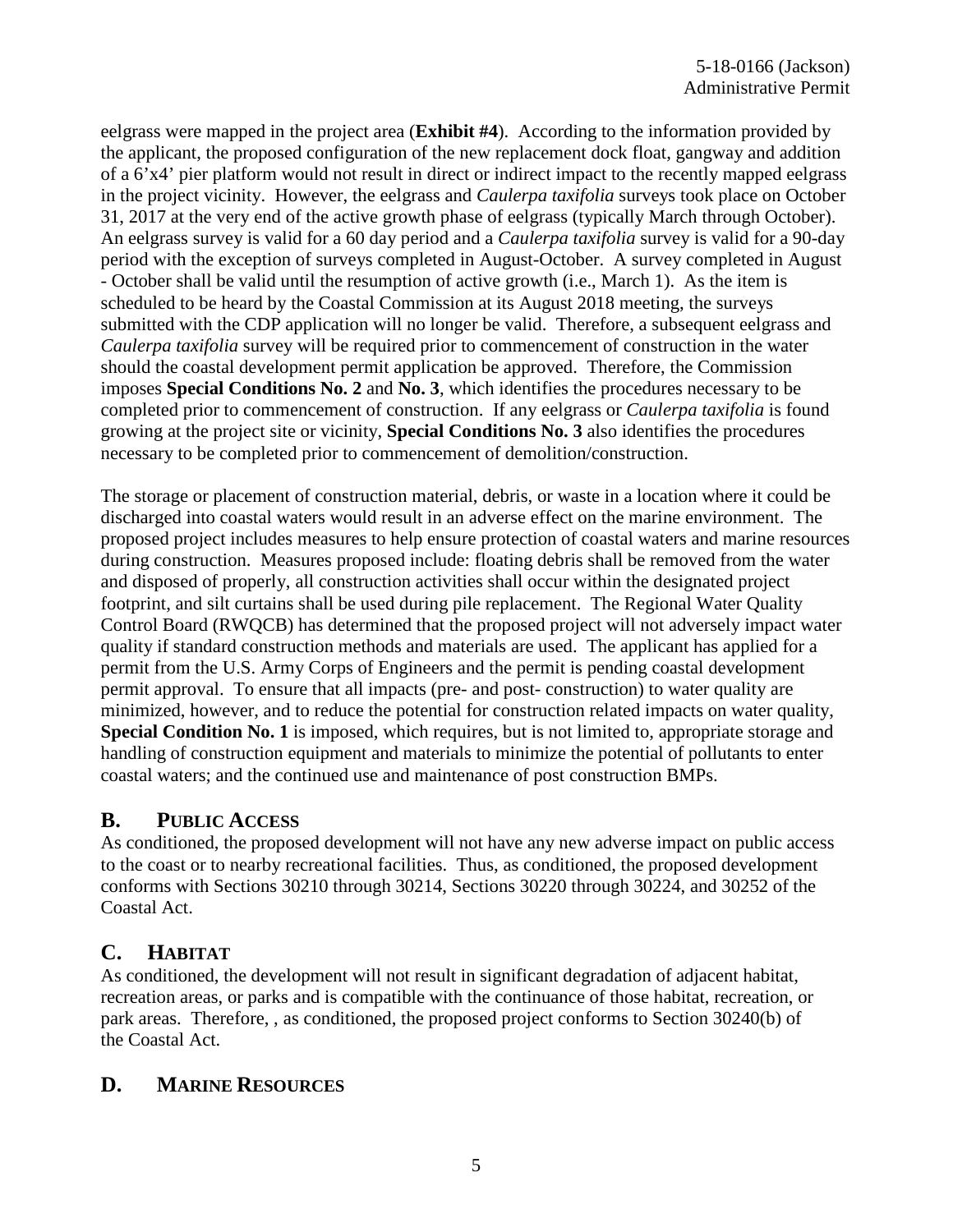The proposed recreational boat dock development and its associated structures are an allowable and encouraged marine related use. The project design includes the minimum sized pilings and the minimum number of pilings necessary for structural stability. There are no feasible less environmentally damaging alternatives available. As conditioned, the project will not significantly adversely impact eelgrass beds and will not contribute to the dispersal of the invasive aquatic algae, *Caulerpa taxifolia*. Further, as proposed and conditioned, the project, which is to be used solely for recreational boating purposes, conforms to Sections 30224 and 30233 of the Coastal Act.

# **E. WATER QUALITY**

The proposed work will be occurring on, within, or adjacent to coastal waters. The storage or placement of construction material, debris, or waste in a location where it could be discharged into coastal waters would result in an adverse effect on the marine environment. To reduce the potential for construction related impacts on water quality, special conditions require the appropriate storage and handling of construction equipment and materials to minimize the potential of pollutants to enter coastal waters. To reduce the potential for post-construction impacts to water quality the conditions of approval require the continued use and maintenance of post construction BMPs. As conditioned, the proposed development conforms to Sections 30230 and 30231 of the Coastal Act.

# **F. LOCAL COASTAL PROGRAM (LCP)**

Coastal Act section 30604(a) states that, prior to certification of a local coastal program ("LCP"), a coastal development permit can only be issued upon a finding that the proposed development is in conformity with Chapter 3 of the Act and that the permitted development will not prejudice the ability of the local government to prepare an LCP that is in conformity with Chapter 3. An LCP for the City of Newport Beach was effectively certified January 13, 2017. However, the proposed development is occurring within an area of the Commission's retained permit jurisdiction, due to the project location over public tidelands/submerged lands. Consequently, the standard of review is the Coastal Act and the City's LCP is used only as guidance. As conditioned, the proposed development is consistent with Chapter 3 of the Coastal Act and with the certified LCP for the area.

## **G. CALIFORNIA ENVIRONMENTAL QUALITY ACT (CEQA)**

As conditioned, there are no feasible alternatives or additional feasible mitigation measures available that would substantially lessen any significant adverse effect that the activity may have on the environment. Therefore, the proposed project, as conditioned to mitigate the identified impacts, is the least environmentally damaging feasible alternative and can be found consistent with the requirements of the Coastal Act to conform to CEQA.

# **SPECIAL CONDITIONS**

This permit is granted subject to the following special conditions:

## **1. Water Quality**

## **A. Construction Responsibilities and Debris Removal**

(1) No demolition or construction materials, equipment, debris, or waste shall be placed or stored where it may enter sensitive habitat, receiving waters or a storm drain, or be subject to wave, wind, rain or tidal erosion and dispersion;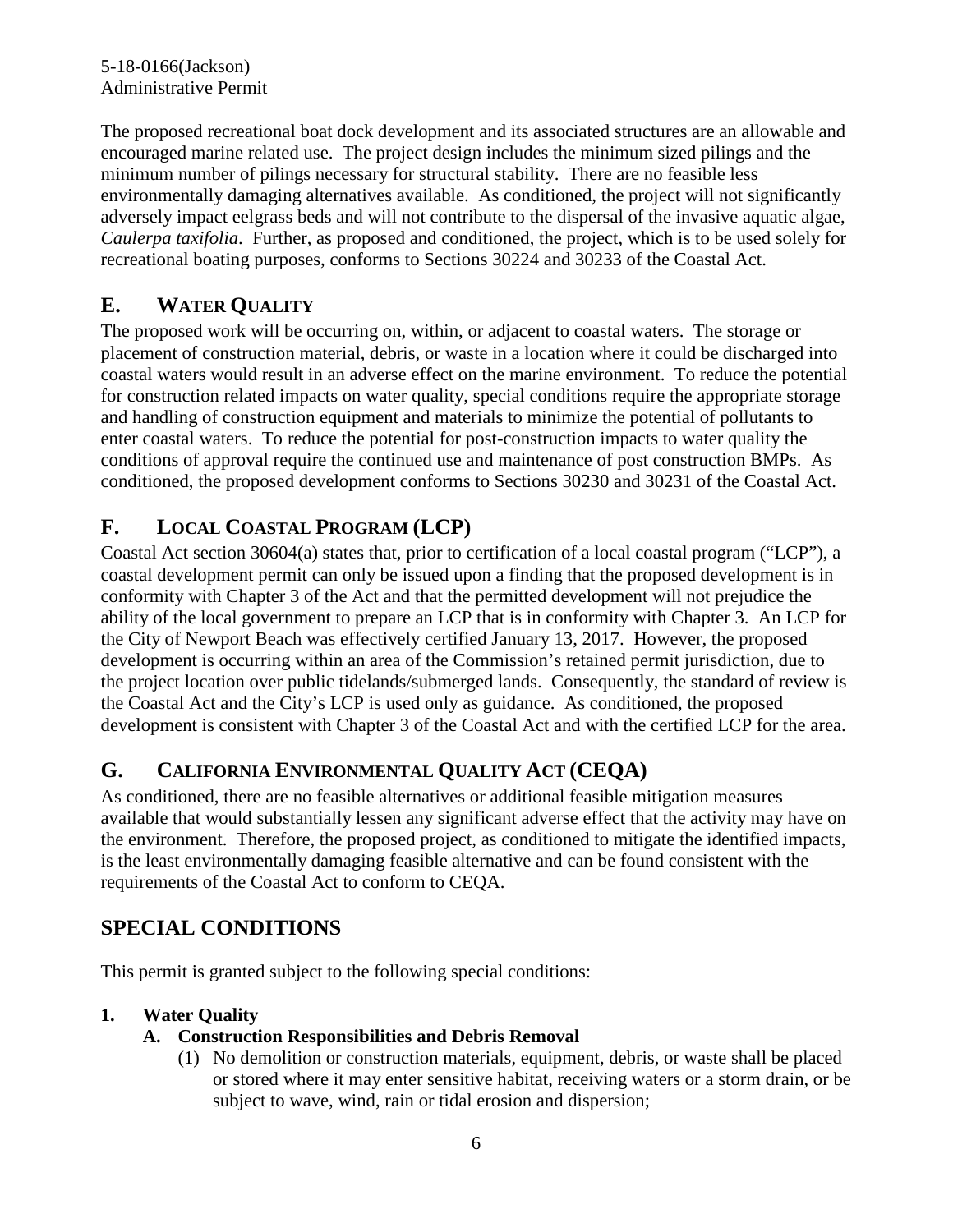- (2) Any and all debris resulting from demolition or construction activities, and any remaining construction material, shall be removed from the project site within 24 hours of completion of the project;
- (3) Demolition or construction debris and sediment shall be removed from work areas each day that demolition or construction occurs to prevent the accumulation of sediment and other debris that may be discharged into coastal waters;
- (4) Machinery or construction materials not essential for project improvements will not be allowed at any time in the intertidal zone;
- (5) If turbid conditions are generated during construction a silt curtain will be utilized to control turbidity;
- (6) Floating booms will be used to contain debris discharged into coastal waters and any debris discharged will be removed as soon as possible but no later than the end of each day;
- (7) Non buoyant debris discharged into coastal waters will be recovered by divers as soon as possible after loss;
- (8) All trash and debris shall be disposed in the proper trash and recycling receptacles at the end of every construction day;
- (9) The applicant shall provide adequate disposal facilities for solid waste, including excess concrete, produced during demolition or construction;
- (10) Debris shall be disposed of at a legal disposal site or recycled at a recycling facility. If the disposal site is located in the coastal zone, a coastal development permit or an amendment to this permit shall be required before disposal can take place unless the Executive Director determines that no amendment or new permit is legally required;
- (11) All stock piles and construction materials shall be covered, enclosed on all sides, shall be located as far away as possible from drain inlets and any waterway, and shall not be stored in contact with the soil;
- (12) Machinery and equipment shall be maintained and washed in confined areas specifically designed to control runoff. Thinners or solvents shall not be discharged into sanitary or storm sewer systems;
- (13) The discharge of any hazardous materials into any receiving waters shall be prohibited;
- (14) Spill prevention and control measures shall be implemented to ensure the proper handling and storage of petroleum products and other construction materials. Measures shall include a designated fueling and vehicle maintenance area with appropriate berms and protection to prevent any spillage of gasoline or related petroleum products or contact with runoff. The area shall be located as far away from the receiving waters and storm drain inlets as possible;
- (15) Best Management Practices (BMPs) and Good Housekeeping Practices (GHPs) designed to prevent spillage and/or runoff of demolition or construction-related materials, and to contain sediment or contaminants associated with demolition or construction activity, shall be implemented prior to the on-set of such activity;and
- (16) All BMPs shall be maintained in a functional condition throughout the duration of construction activity.

### **B. Best Management Practices Program**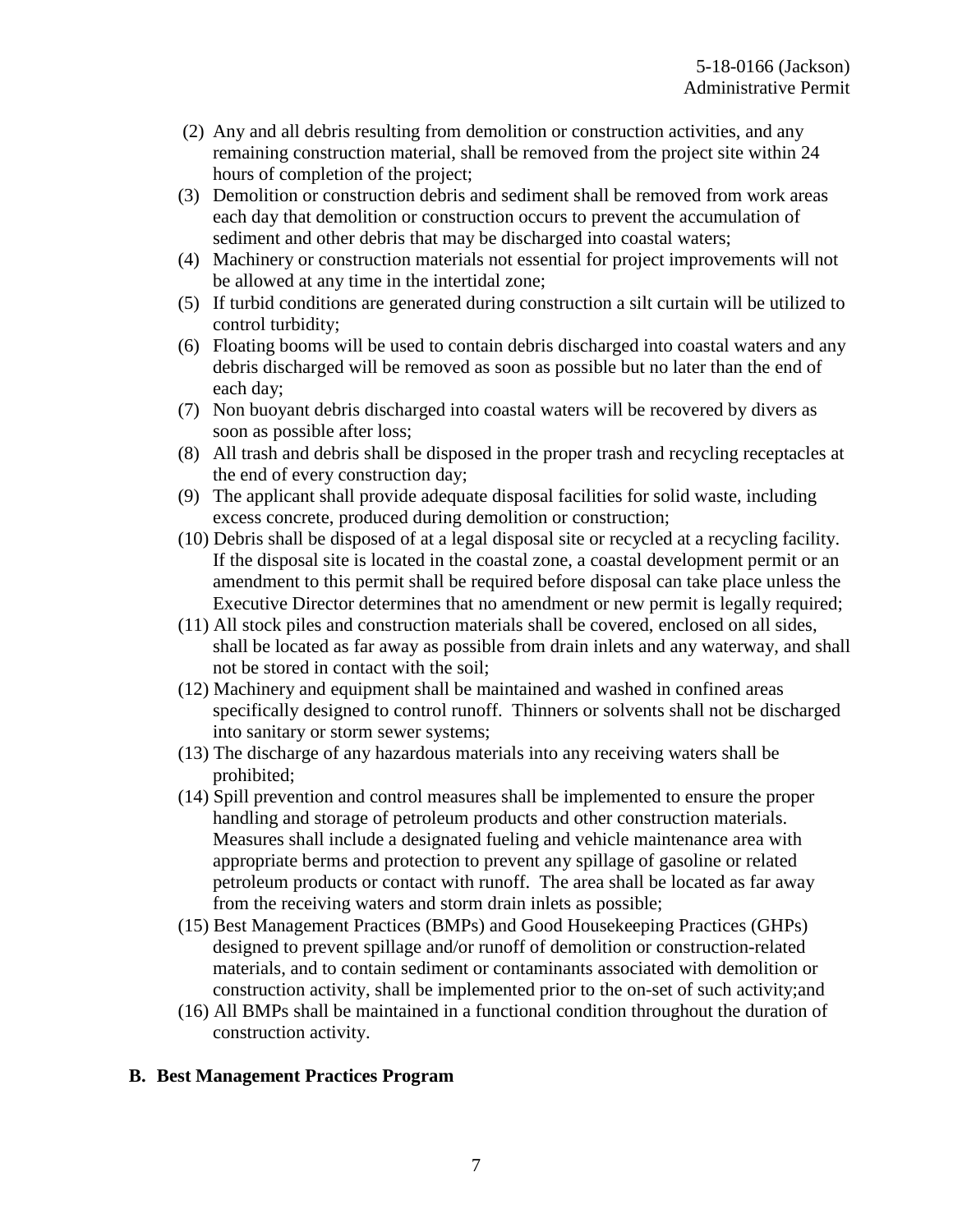By acceptance of this permit the applicant agrees that the long-term water-borne berthing of boat(s) in the approved dock and/or boat slip will be managed in a manner that protects water quality pursuant to the implementation of the following BMPs.

- (1) Boat Cleaning and Maintenance Measures:
	- a. In-water top-side and bottom-side boat cleaning shall minimize the discharge of soaps, paints, and debris;
	- b. In-the-water hull scraping or any process that occurs under water that results in the removal of paint from boat hulls shall be prohibited. Only detergents and cleaning components that are designated by the manufacturer as phosphate-free and biodegradable shall be used, and the amounts used minimized; and
	- c. The applicant shall minimize the use of detergents and boat cleaning and maintenance products containing ammonia, sodium hypochlorite, chlorinated solvents, petroleum distillates or lye.
- (2) Solid and Liquid Waste Management Measures:
	- a. All trash, recyclables, and hazardous wastes or potential water contaminants, including old gasoline or gasoline with water, absorbent materials, oily rags, lead acid batteries, anti-freeze, waste diesel, kerosene and mineral spirits will be disposed of in a proper manner and will not at any time be disposed of in the water or gutter.
- (3) Petroleum Control Management Measures:
	- a. Boaters will practice preventive engine maintenance and will use oil absorbents in the bilge and under the engine to prevent oil and fuel discharges. Oil absorbent materials shall be examined at least once a year and replaced as necessary. Used oil absorbents are hazardous waste in California. Used oil absorbents must therefore be disposed in accordance with hazardous waste disposal regulations. The boaters will regularly inspect and maintain engines, seals, gaskets, lines and hoses in order to prevent oil and fuel spills. The use of soaps that can be discharged by bilge pumps is prohibited;
	- b. If the bilge needs more extensive cleaning (e.g., due to spills of engine fuels, lubricants or other liquid materials), the boaters will use a bilge pump-out facility or steam cleaning services that recover and properly dispose or recycle all contaminated liquids; and
	- c. Bilge cleaners which contain detergents or emulsifiers will not be used for bilge cleaning since they may be discharged to surface waters by the bilge pumps.

### **2. Pre-and Post-Construction Eelgrass Survey(s)**

**A. Pre Construction Eelgrass Survey**. A valid pre-construction eelgrass (*Zostera marina*) survey shall be completed during the period of active growth of eelgrass (typically March through October). The pre- construction survey shall be completed within 60 days before the start of construction. The survey shall be prepared in full compliance with the "California Eelgrass Mitigation Policy and Implementing Guidelines" dated October 2014 (see

[http://www.westcoast.fisheries.noaa.gov/habitat/habitat\\_types/seagrass\\_info/californ](http://www.westcoast.fisheries.noaa.gov/habitat/habitat_types/seagrass_info/california_eelgrass.html) [ia\\_eelgrass.html\)](http://www.westcoast.fisheries.noaa.gov/habitat/habitat_types/seagrass_info/california_eelgrass.html) adopted by the National Marine Fisheries Service (except as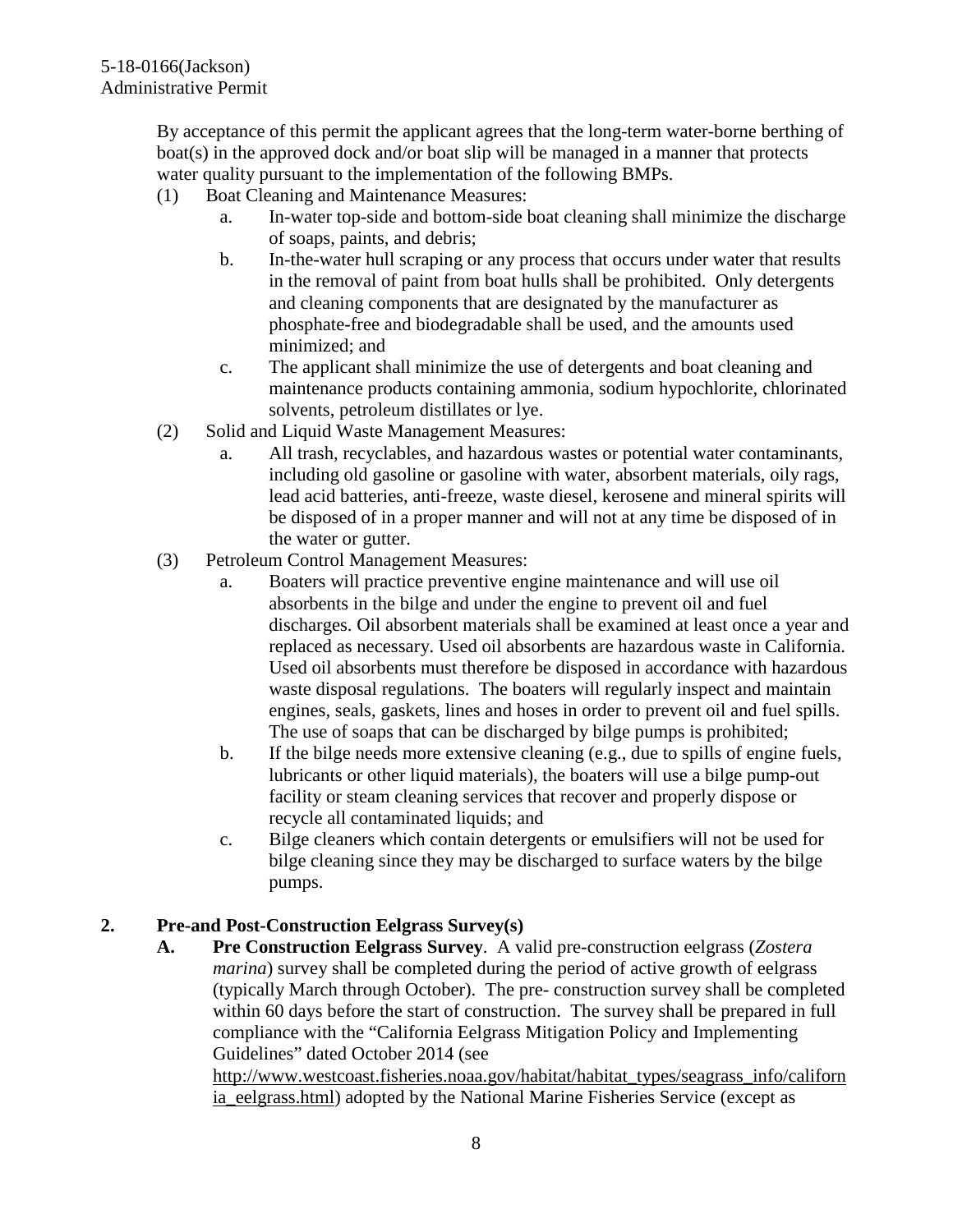modified by this special condition) and shall be prepared in consultation with the California Department of Fish and Wildlife. The applicant shall submit the eelgrass survey for the review and approval of the Executive Director within five (5) business days of completion of each eelgrass survey and in any event no later than fifteen (15) business days prior to commencement of any development. If the eelgrass survey identifies any eelgrass within the project area which would be impacted by the proposed project, the development shall require an amendment to this permit from the Coastal Commission or a new coastal development permit.

**B. Post Construction Eelgrass Survey**. If any eelgrass is identified in the project area by the survey required in subsection A of this condition above, within 30 days of completion of construction, or within the first 30 days of the next active growth period following completion of construction that occurs outside of the active growth period, the applicant shall survey the project site to determine if any eelgrass was adversely impacted. The survey shall be prepared in full compliance with the "California Eelgrass Mitigation Policy" dated October 2014 (see [http://www.westcoast.fisheries.noaa.gov/habitat/habitat\\_types/seagrass\\_info/californ](http://www.westcoast.fisheries.noaa.gov/habitat/habitat_types/seagrass_info/california_eelgrass.html) [ia\\_eelgrass.html\)](http://www.westcoast.fisheries.noaa.gov/habitat/habitat_types/seagrass_info/california_eelgrass.html) (except as modified by this special condition) adopted by the National Marine Fisheries Service and shall be prepared in consultation with the California Department of Fish and Wildlife. The applicant shall submit the postconstruction eelgrass survey for the review and approval of the Executive Director within thirty (30) days after completion of the survey. If any eelgrass has been impacted, the applicant shall replace the impacted eelgrass at a minimum 1.38:1 ratio on-site, or at another location, in accordance with the California Eelgrass Mitigation Policy. All impacts to eelgrass habitat shall be mitigated at a minimum ratio of 1.38:1 (mitigation: impact). Any exceptions to the required 1.38:1 mitigation ratio found within the California Eelgrass Mitigation Policy shall not apply. Implementation of mitigation shall require an amendment to this permit or a new coastal development permit unless the Executive Director determines that no amendment or new permit is required.

#### **3. Pre-construction** *Caulerpa Taxifolia* **Survey**

- **A.** Not earlier than 90 days nor later than 30 days prior to commencement or re-commencement of any development authorized under this coastal development permit (the "project"), the applicant shall undertake a survey of the project area and a buffer area at least 10 meters beyond the project area to determine the presence of the invasive alga *Caulerpa taxifolia*. The survey shall include a visual examination of the substrate.
- **B.** The survey protocol shall be prepared in consultation with the Regional Water Quality Control Board, the California Department of Fish and Game, and the National Marine Fisheries Service.
- **C.** Within five (5) business days of completion of the survey, the applicant shall submit the survey:
	- (1) for the review and approval of the Executive Director; and
	- (2) to the Surveillance Subcommittee of the Southern California Caulerpa Action Team (SCCAT). The SCCAT Surveillance Subcommittee may be contacted through William Paznokas, California Department of Fish & Game